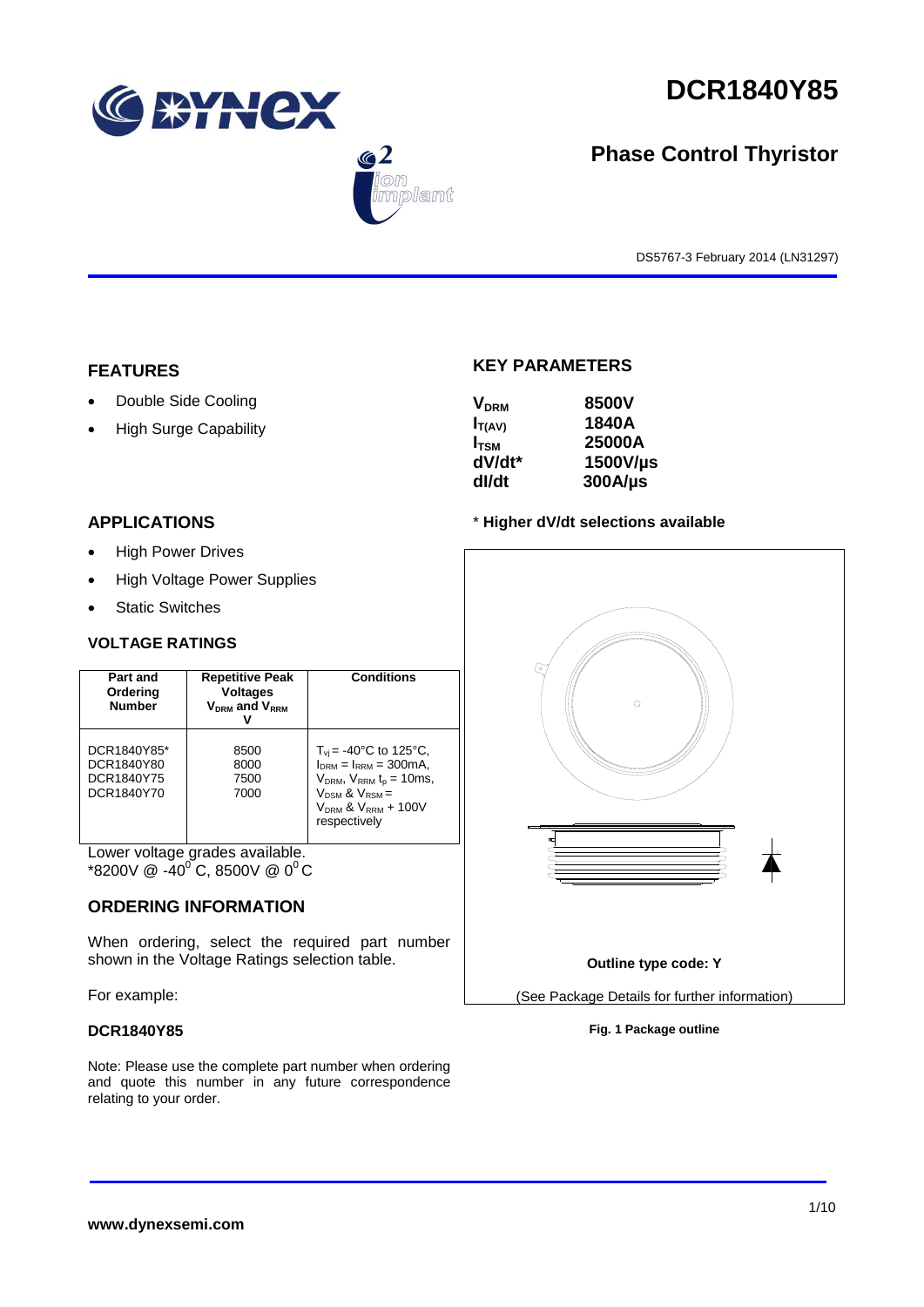



# **CURRENT RATINGS**

**Tcase = 60°C unless stated otherwise**

| Symbol                    | <b>Parameter</b>                     | <b>Test Conditions</b>   | Max. | <b>Units</b> |  |
|---------------------------|--------------------------------------|--------------------------|------|--------------|--|
| <b>Double Side Cooled</b> |                                      |                          |      |              |  |
| $I_{T(AV)}$               | Mean on-state current                | Half wave resistive load | 1840 | A            |  |
| IT(RMS)                   | <b>RMS</b> value                     | -                        | 2890 | Α            |  |
| Iτ                        | Continuous (direct) on-state current | -                        | 2770 | Α            |  |

# **SURGE RATINGS**

| Symbol       | <b>Parameter</b>                        | <b>Test Conditions</b>                           | Max.  | Units             |
|--------------|-----------------------------------------|--------------------------------------------------|-------|-------------------|
| <b>I</b> TSM | Surge (non-repetitive) on-state current | 10ms half sine, $T_{\text{case}} = 125^{\circ}C$ | 25.0  | kA                |
| $l^2t$       | $I2t$ for fusing                        | $V_R = 0$                                        | 3.125 | MA <sup>2</sup> s |

# **THERMAL AND MECHANICAL RATINGS**

| Symbol                         | <b>Parameter</b>                      | <b>Test Conditions</b>                      |             |                | Max.    | <b>Units</b> |
|--------------------------------|---------------------------------------|---------------------------------------------|-------------|----------------|---------|--------------|
| $R_{th(j-c)}$                  | Thermal resistance – junction to case | DC<br>Double side cooled                    |             |                | 0.00835 | °C/W         |
|                                |                                       | Single side cooled                          | Anode DC    | ٠              | 0.0134  | °C/W         |
|                                |                                       |                                             | Cathode DC  | $\blacksquare$ | 0.023   | °C/W         |
| $R_{th(c-h)}$                  | Thermal resistance – case to heatsink | Clamping force 54.0kN<br>Double side        |             | ٠              | 0.002   | °C/W         |
|                                |                                       | (with mounting compound)                    | Single side |                | 0.004   | °C/W         |
| $T_{\rm\scriptscriptstyle VI}$ | Virtual junction temperature          | Blocking V <sub>DRM</sub> / <sub>VRRM</sub> |             |                | 125     | °C           |
| $T_{\text{stg}}$               | Storage temperature range             |                                             |             | $-55$          | 125     | °C           |
| $F_m$                          | Clamping force                        |                                             |             | 48             | 59      | kN           |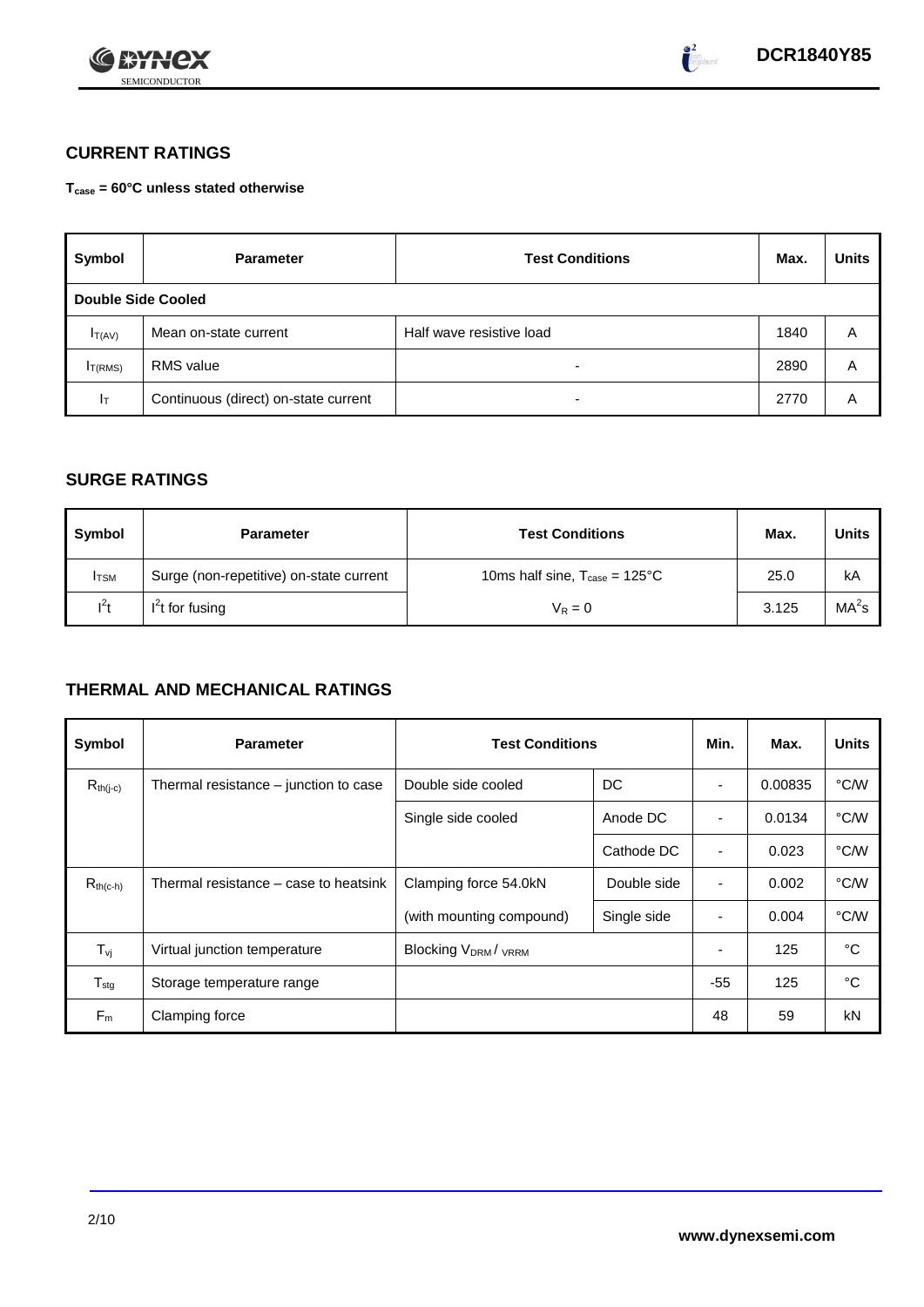

# **DYNAMIC CHARACTERISTICS**

| <b>Symbol</b>    | <b>Parameter</b>                              | <b>Test Conditions</b>                                                                          |                          | Min.                     | Max.      | <b>Units</b> |
|------------------|-----------------------------------------------|-------------------------------------------------------------------------------------------------|--------------------------|--------------------------|-----------|--------------|
| <b>IRRM/IDRM</b> | Peak reverse and off-state current            | At $V_{RRM}/V_{DRM}$ , $T_{case} = 125^{\circ}C$                                                |                          | $\overline{\phantom{a}}$ | 300       | mA           |
| dV/dt            | Max. linear rate of rise of off-state voltage | To 67% $V_{DRM}$ , T <sub>i</sub> = 125°C, gate open                                            |                          | $\overline{\phantom{a}}$ | 1500      | $V/\mu s$    |
| dl/dt            | Rate of rise of on-state current              | From 67% $V_{DRM}$ to 2x $I_{T(AV)}$                                                            | Repetitive 50Hz          | $\overline{\phantom{a}}$ | 150       | $A/\mu s$    |
|                  |                                               | Gate source 30V, 10 $\Omega$ ,                                                                  | Non-repetitive           |                          | 300       | $A/\mu s$    |
|                  |                                               | $t_r < 0.5 \mu s$ , T <sub>i</sub> = 125°C                                                      |                          |                          |           |              |
| $V_{T(TO)}$      | Threshold voltage - Low level                 | 100A to 1000A at $T_{\text{case}} = 125^{\circ}$ C                                              |                          | $\overline{\phantom{a}}$ | 0.9       | $\vee$       |
|                  | Threshold voltage - High level                | 1000A to 7200A at $T_{\text{case}} = 125^{\circ}C$                                              |                          | $\overline{\phantom{a}}$ | 1.3       | V            |
| $r_{\text{T}}$   | On-state slope resistance - Low level         | 100A to 1000A at $T_{\text{case}} = 125^{\circ}$ C                                              |                          | 0.888                    | $m\Omega$ |              |
|                  | On-state slope resistance – High level        | 1000A to 7200A at $T_{\text{case}} = 125^{\circ}C$                                              | $\overline{\phantom{a}}$ | 0.55                     | $m\Omega$ |              |
| $t_{\rm gd}$     | Delay time                                    | $V_D = 67\% V_{DRM}$ , gate source 30V, 10 $\Omega$                                             |                          |                          | 3         | μs           |
|                  |                                               | $t_r = 0.5 \mu s$ , $T_i = 25^{\circ}C$                                                         |                          |                          |           |              |
| $t_q$            | Turn-off time                                 | $T_i$ = 125°C, $V_R$ = 200V, dl/dt = 1A/µs,                                                     |                          |                          | 1200      | μs           |
|                  |                                               | $dV_{DR}/dt = 20V/\mu s$ linear                                                                 |                          |                          |           |              |
| $Q_{S}$          | Stored charge                                 | $I_T = 2000A$ , $T_i = 125^{\circ}C$ , dl/dt - 1A/µs,                                           |                          | 4800                     | 8000      | μC           |
| IL.              | Latching current                              | $T_i = 25^{\circ}C$ , $V_D = 5V$                                                                |                          | $\blacksquare$           | 3         | A            |
| Iн               | Holding current                               | $T_i = 25^{\circ}C$ , R <sub>G-K</sub> = $\infty$ , I <sub>TM</sub> = 500A, I <sub>T</sub> = 5A |                          | $\overline{\phantom{a}}$ | 300       | mA           |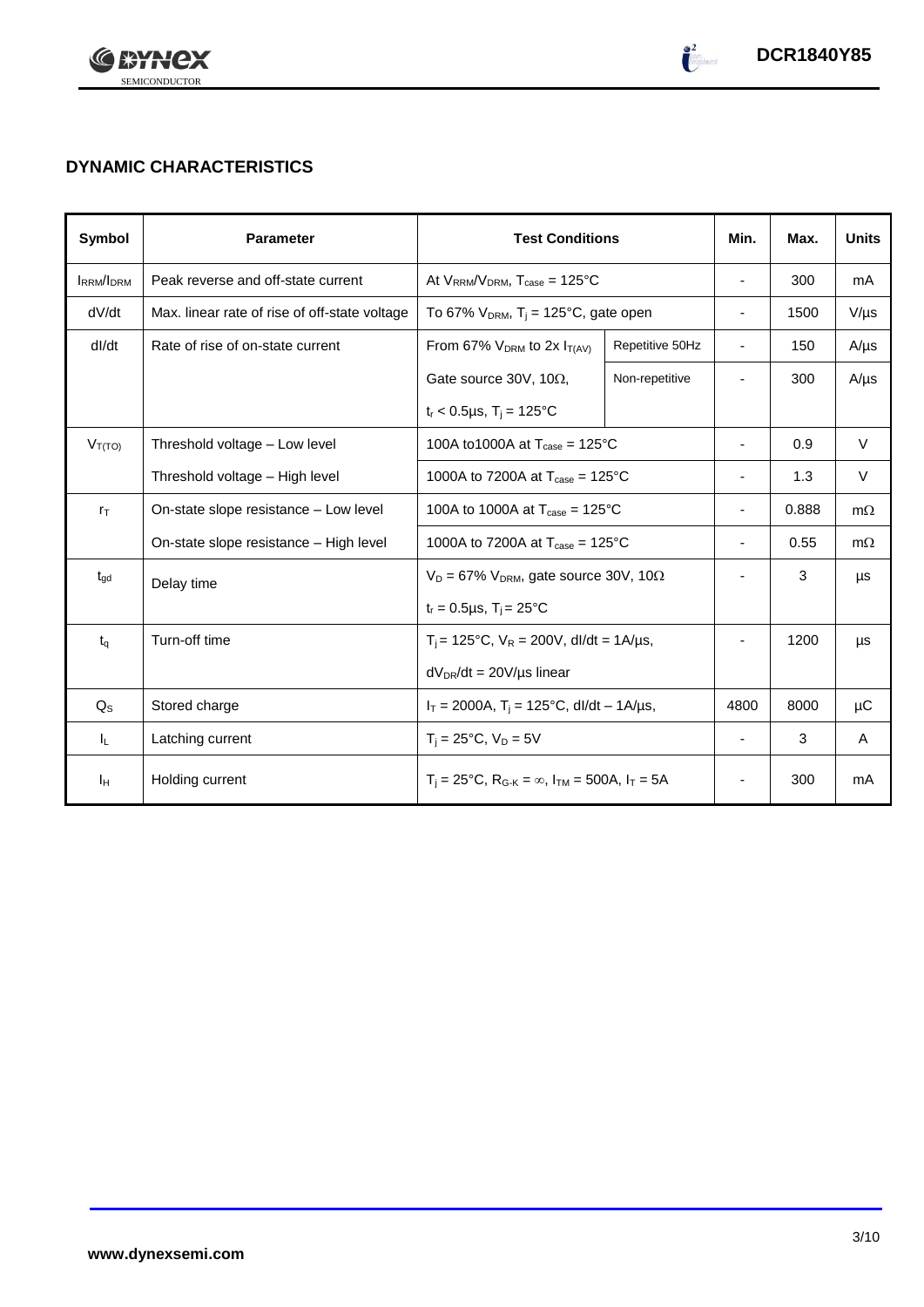

# **GATE TRIGGER CHARACTERISTICS AND RATINGS**

| Symbol          | <b>Parameter</b>         | <b>Test Conditions</b>                       | Max. | <b>Units</b> |
|-----------------|--------------------------|----------------------------------------------|------|--------------|
| V <sub>GT</sub> | Gate trigger voltage     | $V_{DRM} = 5V$ , $T_{case} = 25^{\circ}C$    | 1.5  | V            |
| VGD             | Gate non-trigger voltage | At 50% $V_{DRM}$ , $T_{case} = 125^{\circ}C$ | 0.4  | V            |
| IGТ             | Gate trigger current     | $V_{DRM}$ = 5V, $T_{case}$ = 25°C            | 400  | mA           |
| lgd             | Gate non-trigger current | At 50% $V_{DRM}$ , $T_{case} = 125^{\circ}C$ | 15   | mA           |

# **CURVES**



### **Fig.2 Maximum & minimum on-state characteristics**

 $V_{TM}$  **EQUATION** Where  $A = 0.398265$  $B = 0.121095$  $V_{TM} = A + B\ln(I_T) + C.I_T + D.\sqrt{I_T}$  C = 0.000524  $D = -0.000007$ these values are valid for  $T_i = 125^{\circ}$ C for  $I_T$  500A to 7200A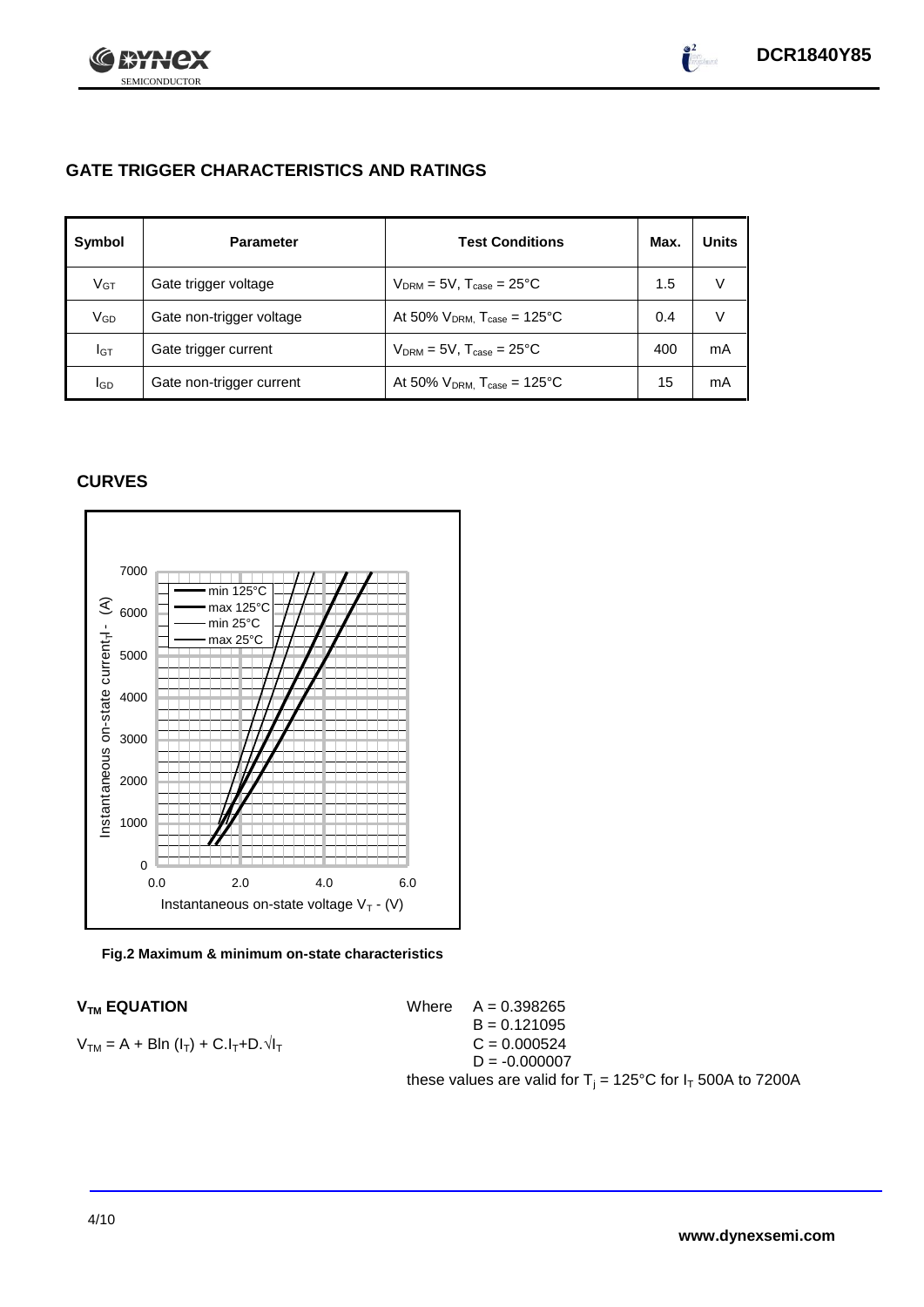



**Fig.5 Maximum permissible heatsink temperature, double side cooled – sine wave**

**Fig.6 On-state power dissipation – rectangular wave**

**DCR1840Y85**

 $\int_0^2$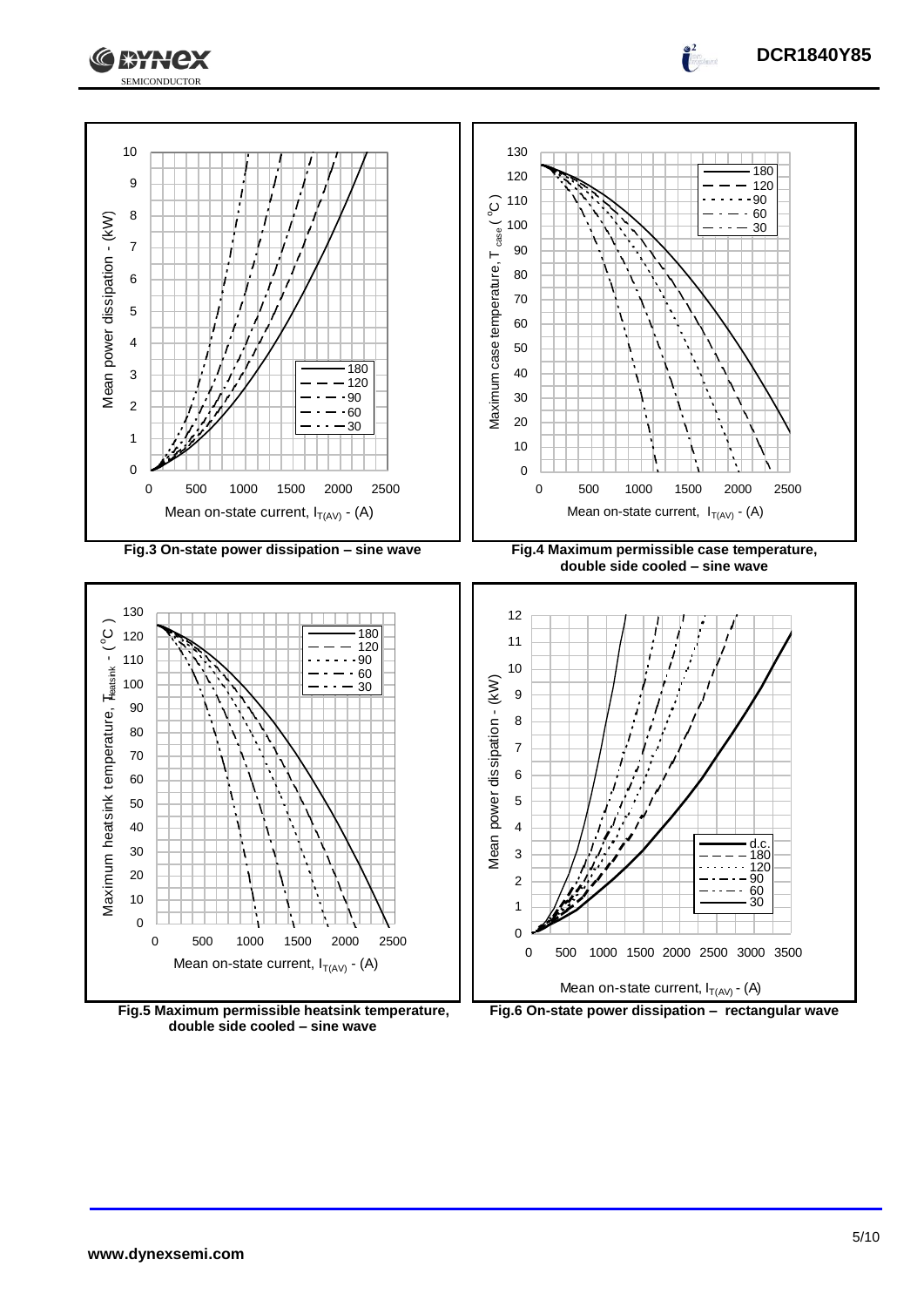

![](_page_5_Figure_1.jpeg)

![](_page_5_Figure_2.jpeg)

![](_page_5_Figure_3.jpeg)

**DCR1840Y85**

 $Z_{\text{th}} = \sum [R_i \times (1-\exp(.(t/t_i)))]$  [1]

 $\Delta R_{th(j\text{-}c)}$  Conduction

Tables show the increments of thermal resistance  $R_{th(i-c)}$  when the device operates at conduction angles other than d.c.

|                  | Double side cooling        |       | Anode Side Cooling |             |       | Cathode Sided Cooling      |             |       |                     |
|------------------|----------------------------|-------|--------------------|-------------|-------|----------------------------|-------------|-------|---------------------|
|                  | $\Delta Z_{\text{th}}$ (z) |       |                    |             |       | $\Delta Z_{\text{th}}$ (z) |             |       | $\Delta Z_{th}$ (z) |
| $\theta^{\circ}$ | sine.                      | rect. |                    | $A^{\circ}$ | sine. | rect.                      | $A^{\circ}$ | sine. | rect.               |
| 180              | 0.94                       | 0.65  |                    | 180         | 0.94  | 0.64                       | 180         | 0.94  | 0.64                |
| 120              | 1.09                       | 0.92  |                    | 120         | 1.08  | 0.91                       | 120         | 1.08  | 0.91                |
| 90               | 1.24                       | 1.07  |                    | 90          | 1.23  | 1.06                       | 90          | 1.24  | 1.06                |
| 60               | 1.38                       | 1.23  |                    | 60          | 1.37  | 1.22                       | 60          | 1.37  | 1.22                |
| 30               | 1.49                       | 1.40  |                    | 30          | 1.47  | 1.38                       | 30          | 1.48  | 1.39                |
| 15               | 1.54                       | 1.49  |                    | 15          | 1.52  | .47                        | 15          | 1.53  | 1.48                |

![](_page_5_Figure_8.jpeg)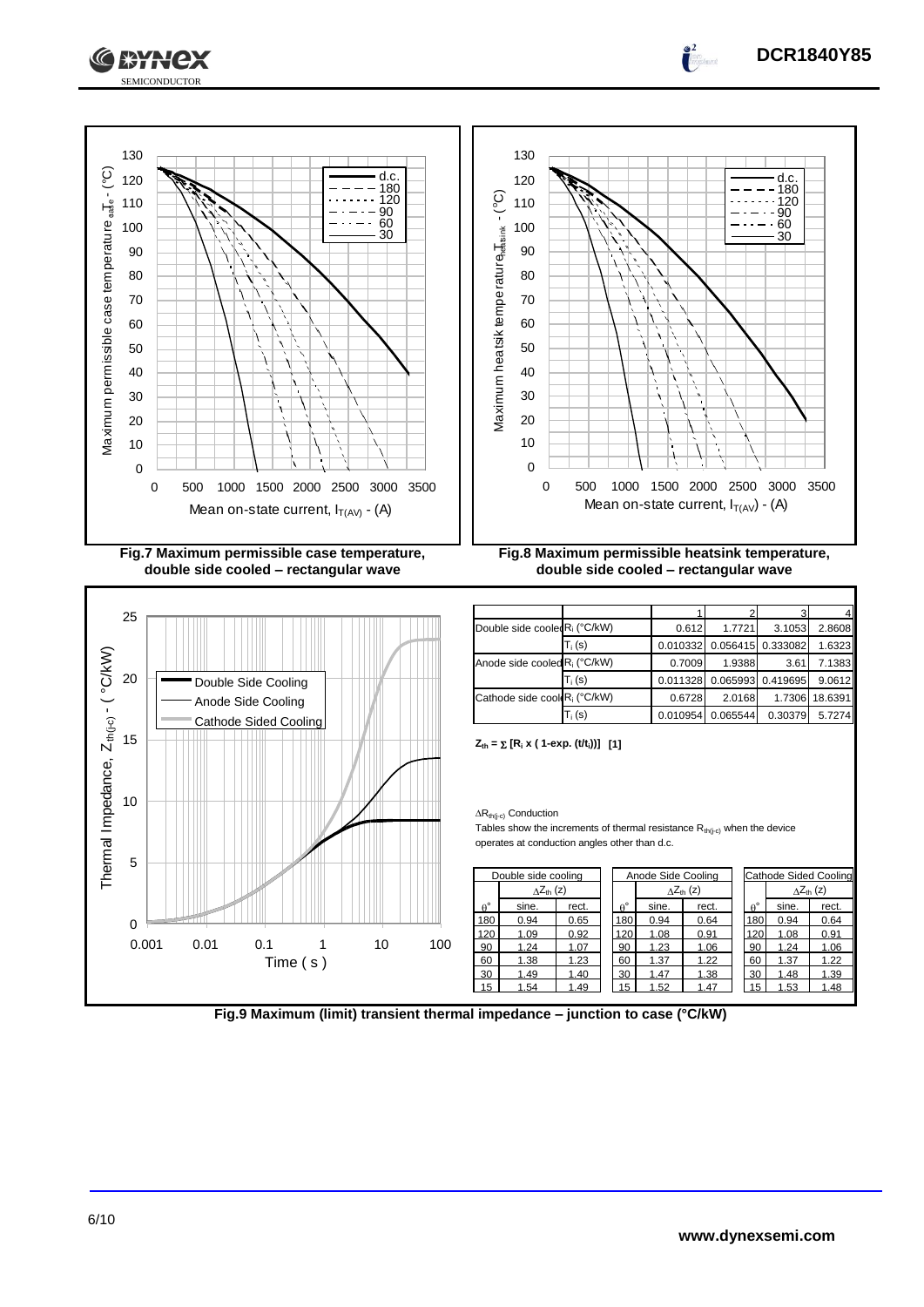![](_page_6_Picture_0.jpeg)

![](_page_6_Figure_1.jpeg)

**Fig.12 Stored charge Fig.13 Reverse recovery current**

**DCR1840Y85**

 $\int_0^2$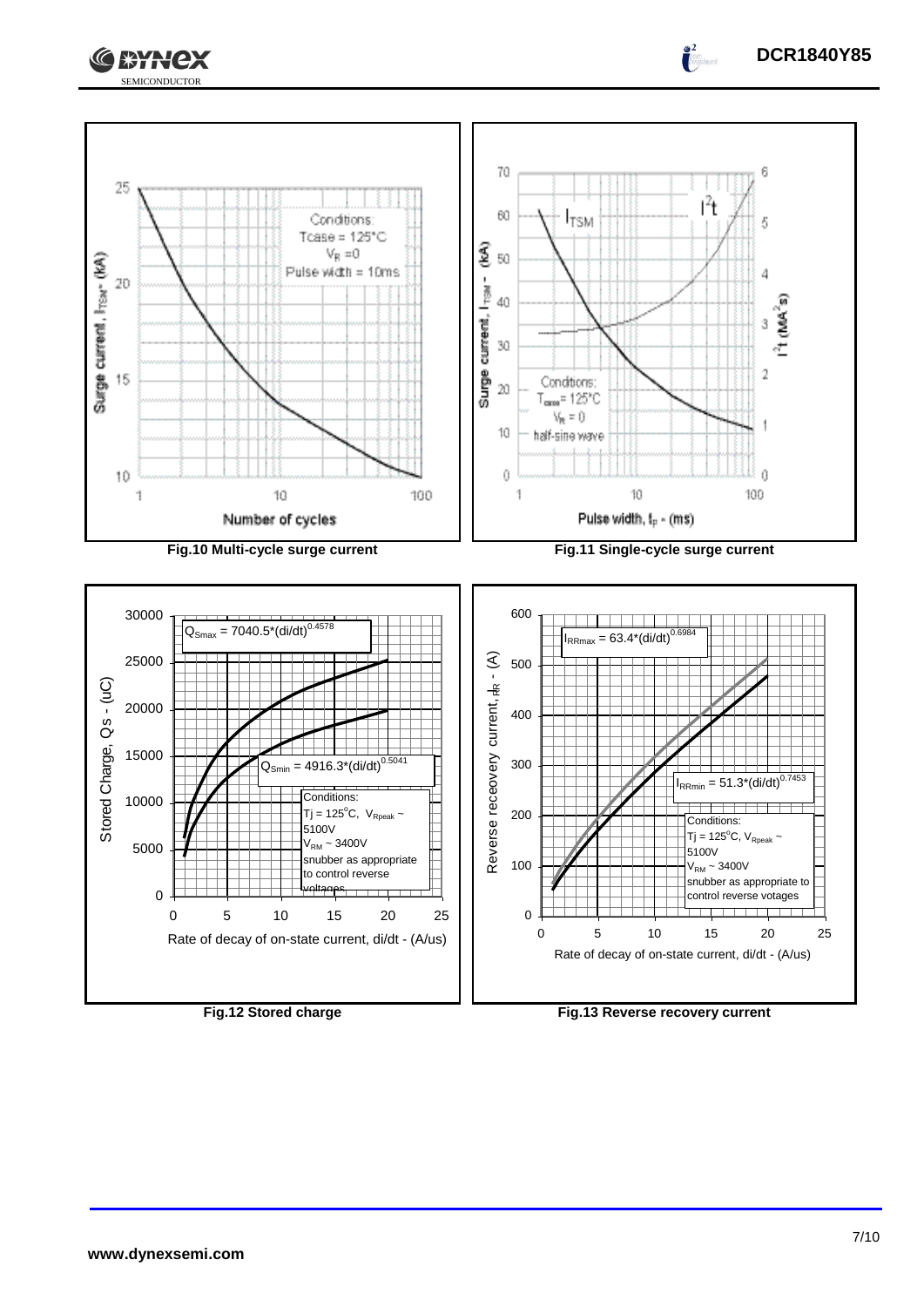![](_page_7_Figure_0.jpeg)

**Fig14 Gate Characteristics**

![](_page_7_Figure_2.jpeg)

**Fig. 15 Gate characteristics**

**DCR1840Y85**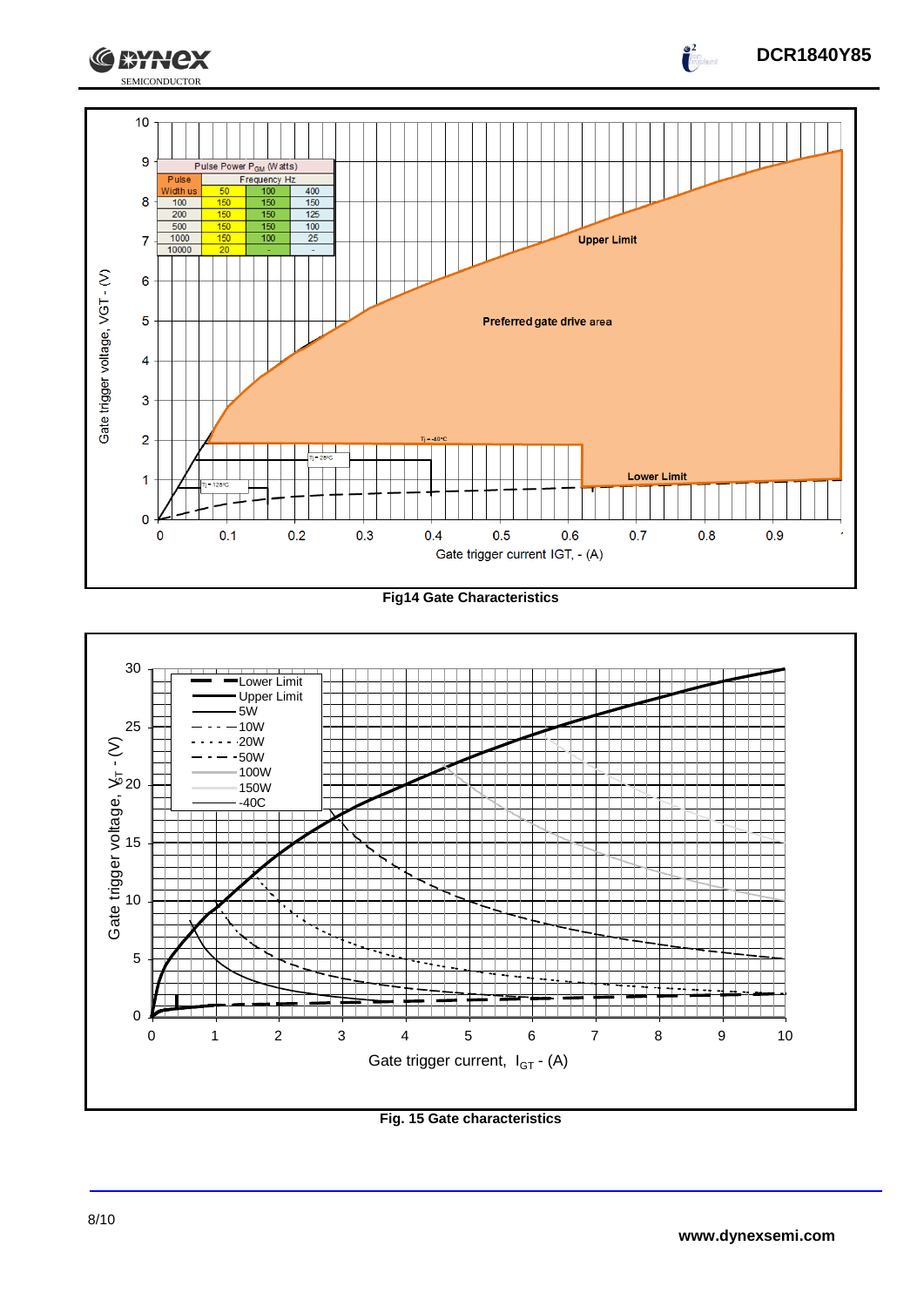![](_page_8_Picture_0.jpeg)

 $\int_0^2$ 

## **PACKAGE DETAILS**

For further package information, please contact Customer Services. All dimensions in mm, unless stated otherwise. DO NOT SCALE.

![](_page_8_Figure_4.jpeg)

**Fig.16 Package outline**